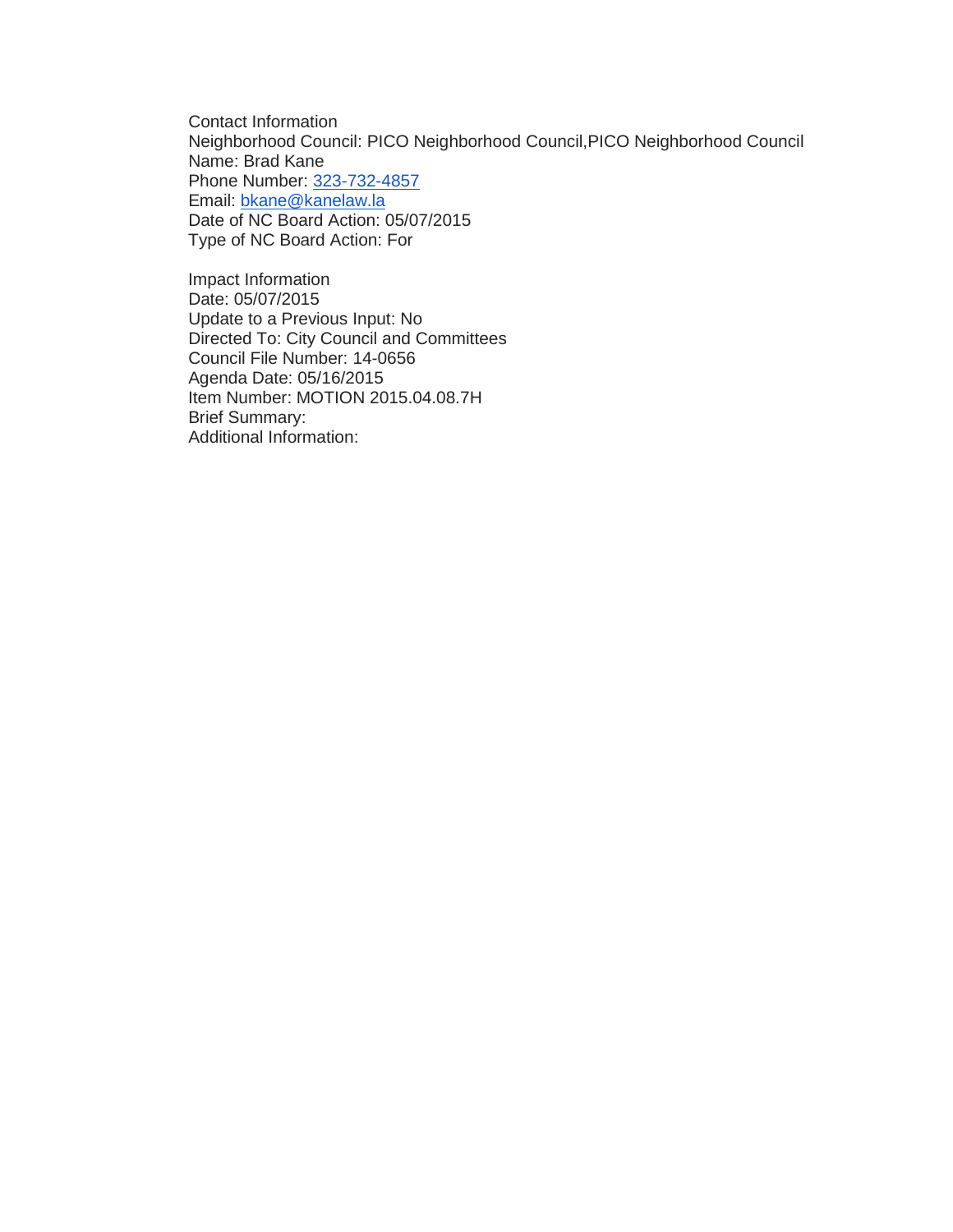

**President: Treasurer: Communications Director: Outreach Co-Chairs: Land Use:** Agnes Copeland Sylvester Robertson Sylvia Schweri & Alma Stent

May 7, 2015

## Sent by Email Re: Baseline Mansionization Ordinance / [Council File 14-0656](http://cityclerk.lacity.org/lacityclerkconnect/index.cfm?fa=ccfi.viewrecord&cfnumber=14-0656)

Dear Members of the Los Angeles City Council,

At its regular meeting on April 8, 2015, the Board of the P.I.C.O. Neighborhood Council passed the following motion:

MOTION 2015.04.08.7H: The Board of P.I.C.O. Neighborhood Council supports Councilmember Paul Koretz's May 16, 2014 motion proposing amendments to the citywide Baseline Mansionization Ordinance (BMO) and urges you to adopt the amendments expeditiously and with an urgency clause. The PICO NC Board also supports the continuation of the two Interim Control Ordinances (ICOs) for the full two year term.

Regarding some public comments and council members' remarks (made at recent PLUM and City Council meetings) related to regulating mansionization, we write to express our stakeholders views that:

- **Mansionization does NOT add affordable housing, but rather destroys it.**
- **Mansionization is NOT a viable mechanism to address the needs of the modern American family.**
- **Mansionization erodes the fabric of communities.**
- **Mansionization is destructive to the environment and taxing on our resources and infrastructure.**
- **Los Angeles' official, legally adopted planning policies are opposed to mansionization.** One of the objectives outlined in the City Planning Department's *Do Real [Planning](http://cityplanning.lacity.org/forms_Procedures/do-real-planning-final_1.pdf)* policy document is to "*NEUTRALIZE MANSIONIZATION*: Neighborhoods zoned single family deserve our protection. The most pervasive threat they face is the replacement of existing homes with residences whose bulk and mass is significantly larger than the street's current character— sacrificing greenery, breathing room, light, and air."
- **Councilmember Koretz's original motion to amend the BMO is smart and sensible, and deserves the Council's full support and prompt adoption.**  Years of protests, petitions, HPOZ and RFA requests, and thousands of calls and emails to council offices

make it eminently clear that residents citywide want mansionization to stop. A reasonably framed ordinance can stop out-of-scale development; allow spacious, affordable homes that easily accommodate modern families; and nurture the residential communities that are critical to the vitality and future of this great city.

The P.I.C.O. Neighborhood Council urges you to:

- **Renew both ICOs for the full two-year term allowable by code, and**
- **Amend the BMO as quickly as possible.**

Vision and leadership on this issue could positively define the legacy of this City Council, and we stand ready to support you in any way we can. This letter should be submitted as a Community Impact Statement to Council File 14-0656.

Sincerely,

Brad S. Kane President P.I.C.O. Neighborhood Council